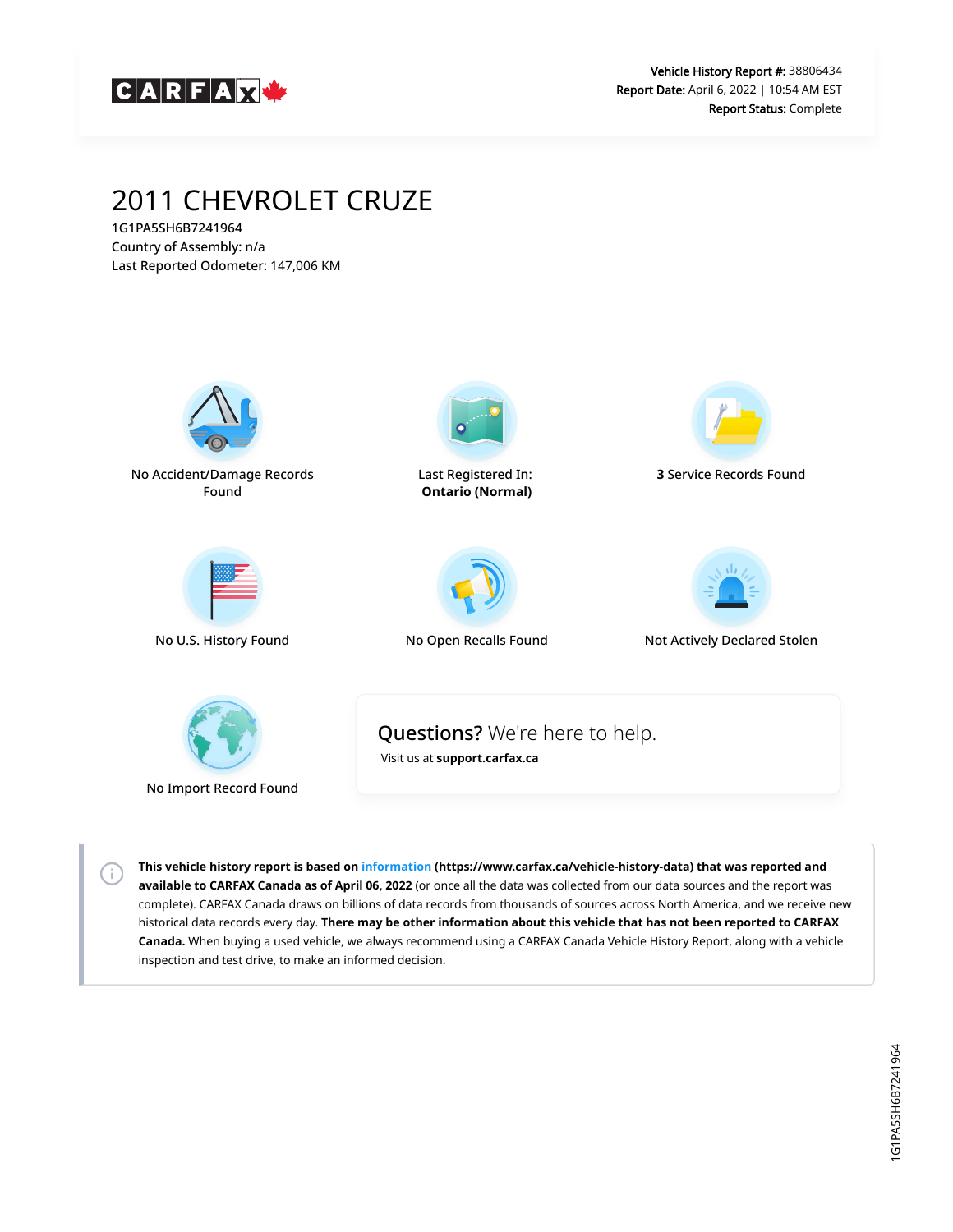## **Vehicle History Report**



### $\mathbb{A}_{\mathbb{A}}$  Accident/Damage

There are no accidents/damage reported on this vehicle.

#### Registration

This vehicle has been registered in the province of **Ontario** in **Canada** with **Normal** branding.

**We checked for:** Inspection Required, Normal, Non-repairable, Rebuilt, Salvage and Stolen.

#### Service Records

| <b>DATE</b> | <b>ODOMETER</b> | <b>SOURCE</b>                                                    | <b>DETAILS</b>                                                                                       |
|-------------|-----------------|------------------------------------------------------------------|------------------------------------------------------------------------------------------------------|
| 2011 May 3  |                 | City Buick Chevrolet Cadillac GMC<br>North York, Ontario, Canada | <b>Vehicle serviced</b><br>Pre-delivery inspection completed<br>$\bullet$<br>Vehicle washed/detailed |
| 2015 Nov 10 | 124,610 KM      | City Buick Chevrolet Cadillac GMC<br>North York, Ontario, Canada | Vehicle serviced                                                                                     |
| 2017 Nov 27 | 147,006 KM      | City Buick Chevrolet Cadillac GMC<br>North York, Ontario, Canada | <b>Vehicle serviced</b>                                                                              |

## <span id="page-1-0"></span>Open Recalls

 No safety recall information available as of the date/time that this report was generated. For additional safety recall information and nonsafety related recall campaigns, please contact CHEVROLET or visit **[GM's website.](https://my.gm.ca/gm/en/recalls#%2F)**

### <span id="page-1-1"></span>Stolen Vehicle Check

This vehicle is not actively declared stolen.

## Detailed History

| <b>DATE</b> | <b>ODOMETER</b> | <b>SOURCE</b>                          | <b>RECORD TYPE</b> | <b>DETAILS</b>                                         |
|-------------|-----------------|----------------------------------------|--------------------|--------------------------------------------------------|
| 2011 Apr 29 |                 | Motor Vehicle Dept.<br>Ontario, Canada | Canadian Renewal   | Registration Issued or Renewed<br>First Owner Reported |